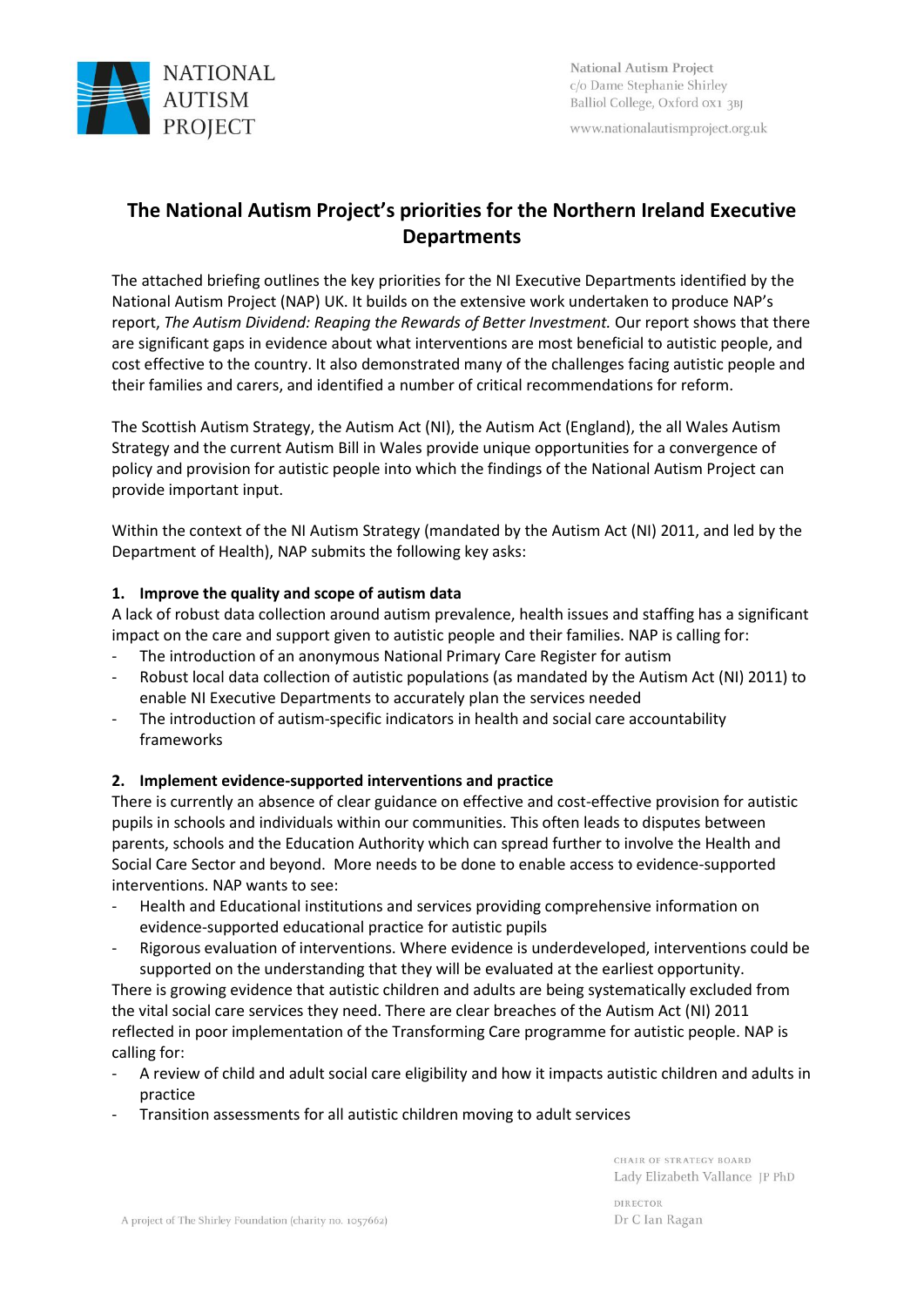

**National Autism Project** c/o Dame Stephanie Shirley Balliol College, Oxford 0X1 3BJ

www.nationalautismproject.org.uk

# **3. Create an autism identity**

While many autistic people manage one or more health conditions, there is a lack of a distinct identity for autism in the NHS, Education and other departments. Too often it is bundled together under mental health or learning disability, leading to a lack of autism-appropriate services or support. NAP is calling for:

- An increase in the number of psychologists with specialist autism knowledge who understand the relationship between autism, anxiety and other mental health issues
- Recognition of the distinction between autism and learning disability, whilst acknowledging the potential overlap between the two conditions to ensure appropriate support and services are available.

There is need for greater recognition and implementation of the specific ASD strategies vitally required to meet the learning support needs of autistic pupils within the SEN Code of Practice. Children with Special Educational Needs (SEN) are far more likely to be excluded and constitute over half of all permanent exclusions. In order to enable autistic pupils to stay in school NAP wants to see:

- Reasonable adjustments (for autistic pupils at school to reduce the number of avoidable exclusions) as required by the Autism Act (NI) 2011.
- Programmes to help improve the understanding of autism and behaviours that could be displayed by children on the spectrum to be delivered to all teachers in schools.

In England, many autistic children are being refused EHCPs on the grounds of their academic ability. In addition, EHCPs and Individualised Education Plans (IEPs) place too much emphasis on remediating the perceived deficits of the child and too little on considering how support and the external environment can be tailored to meet the child's needs. Setting this in a Northern Ireland context NAP wants to see:

- An Education Authority (EA) policy directive understanding that academic ability does not mean that a child does not have SEN or need an EHCP (IEP in Northern Ireland).
- IEPs recognising the particular difficulties faced by autistic children and including reasonable adjustments to the school environment.

## **4. More effective training for professionals dealing with autistic people**

More needs to be done to support and upskill professionals working and supporting autistic people. While helpful, generalist autism awareness courses do not provide the level of practical understanding required for meaningful impact. NAP wants to see:

- Autism training to be focused on the practical, realistic elements of living with autism, rather than the theoretical approach often taken
- Autistic people should be involved in the design, content and delivery of training
- Recognised independent formal accreditation of all ASD workforce courses and trainers through an approved accreditation independent centre or agency rather than the current common practice of awarding agency-specific certificates of attendance that have no external currency. Independent accreditation feeds more effectively into professional and career development plans.

The current assessments for ESA/Universal credit and PIP can be particularly difficult for autistic people. Autism is lifelong. Most people have care needs which are quite stable. NAP wants to see:

Training for assessment staff to understand the needs of autistic people across the spectrum alongside exemption from repeated assessment to be offered to all autistic people with more appropriate tests to assess benefit eligibility for autistic people across the spectrum

> CHAIR OF STRATEGY BOARD Lady Elizabeth Vallance JP PhD